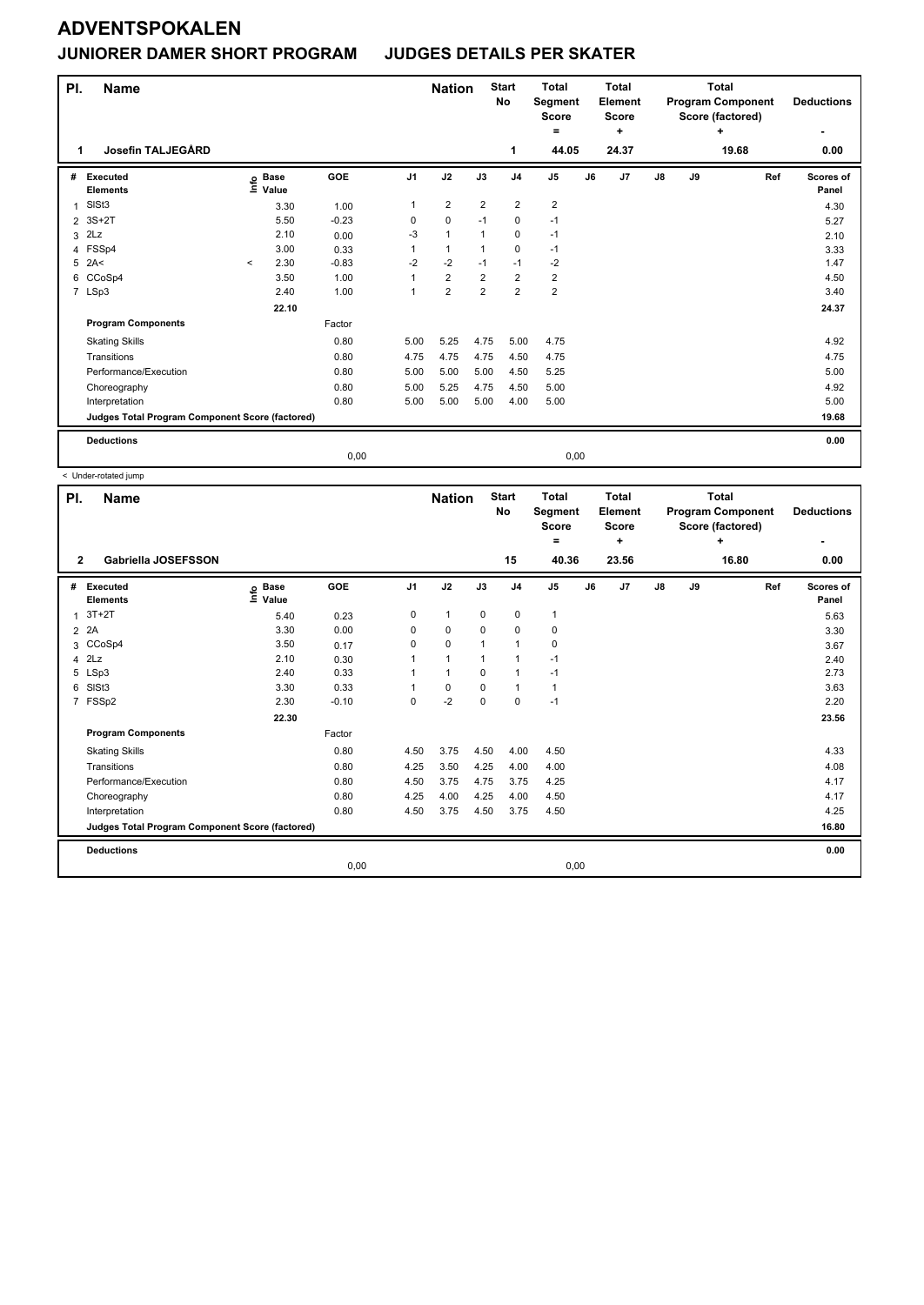### **JUNIORER DAMER SHORT PROGRAM JUDGES DETAILS PER SKATER**

| PI.<br>3       | <b>Name</b><br><b>Felicia ANDERSSON</b>         |      |             |            |                | <b>Nation</b> |                | <b>Start</b><br>No<br>14 | <b>Total</b><br>Segment<br><b>Score</b><br>۰<br>38.73 |      | <b>Total</b><br><b>Element</b><br><b>Score</b><br>÷<br>22.53 |    |    | <b>Total</b><br><b>Program Component</b><br>Score (factored)<br>÷<br>16.20 | <b>Deductions</b><br>0.00 |
|----------------|-------------------------------------------------|------|-------------|------------|----------------|---------------|----------------|--------------------------|-------------------------------------------------------|------|--------------------------------------------------------------|----|----|----------------------------------------------------------------------------|---------------------------|
| #              | Executed                                        |      | <b>Base</b> | <b>GOE</b> | J <sub>1</sub> | J2            | J3             | J <sub>4</sub>           | J <sub>5</sub>                                        | J6   | J <sub>7</sub>                                               | J8 | J9 | Ref                                                                        | Scores of                 |
|                | <b>Elements</b>                                 | lnfo | Value       |            |                |               |                |                          |                                                       |      |                                                              |    |    |                                                                            | Panel                     |
| 1              | $3S+2T$                                         |      | 5.50        | 0.70       | 0              | $\mathbf{1}$  | $\overline{2}$ | $\mathbf{1}$             | $\mathbf{1}$                                          |      |                                                              |    |    |                                                                            | 6.20                      |
| $\overline{2}$ | 2A                                              |      | 3.30        | 0.33       | 0              | $\mathbf{1}$  | 1              | $\mathbf{1}$             | 0                                                     |      |                                                              |    |    |                                                                            | 3.63                      |
|                | 3 LSp3                                          |      | 2.40        | 0.00       | 0              | $\mathbf{1}$  | $\Omega$       | $\mathbf 0$              | $\mathbf 0$                                           |      |                                                              |    |    |                                                                            | 2.40                      |
| 4              | 2Lz                                             | e    | 2.10        | $-0.50$    | $-2$           | $-1$          | $-1$           | $-2$                     | $-2$                                                  |      |                                                              |    |    |                                                                            | 1.60                      |
| 5              | SISt <sub>2</sub>                               |      | 2.60        | 0.00       | 0              | $\mathbf{1}$  | 0              | $\mathbf 0$              | $\pmb{0}$                                             |      |                                                              |    |    |                                                                            | 2.60                      |
| 6              | CCoSp4                                          |      | 3.50        | 0.00       | $\Omega$       | $\mathbf 0$   | $\Omega$       | $\mathbf 0$              | 0                                                     |      |                                                              |    |    |                                                                            | 3.50                      |
|                | 7 FSSp3                                         |      | 2.60        | 0.00       | 0              | $-1$          | $\mathbf 0$    | $\mathbf 0$              | $\mathbf 0$                                           |      |                                                              |    |    |                                                                            | 2.60                      |
|                |                                                 |      | 22.00       |            |                |               |                |                          |                                                       |      |                                                              |    |    |                                                                            | 22.53                     |
|                | <b>Program Components</b>                       |      |             | Factor     |                |               |                |                          |                                                       |      |                                                              |    |    |                                                                            |                           |
|                | <b>Skating Skills</b>                           |      |             | 0.80       | 4.25           | 4.50          | 4.50           | 4.00                     | 4.25                                                  |      |                                                              |    |    |                                                                            | 4.33                      |
|                | Transitions                                     |      |             | 0.80       | 3.50           | 4.00          | 3.75           | 3.75                     | 3.75                                                  |      |                                                              |    |    |                                                                            | 3.75                      |
|                | Performance/Execution                           |      |             | 0.80       | 4.00           | 4.25          | 4.50           | 3.75                     | 4.25                                                  |      |                                                              |    |    |                                                                            | 4.17                      |
|                | Choreography                                    |      |             | 0.80       | 3.75           | 4.50          | 4.25           | 4.00                     | 4.00                                                  |      |                                                              |    |    |                                                                            | 4.08                      |
|                | Interpretation                                  |      |             | 0.80       | 3.75           | 4.25          | 4.00           | 3.75                     | 4.00                                                  |      |                                                              |    |    |                                                                            | 3.92                      |
|                | Judges Total Program Component Score (factored) |      |             |            |                |               |                |                          |                                                       |      |                                                              |    |    |                                                                            | 16.20                     |
|                | <b>Deductions</b>                               |      |             |            |                |               |                |                          |                                                       |      |                                                              |    |    |                                                                            | 0.00                      |
|                |                                                 |      |             | 0,00       |                |               |                |                          |                                                       | 0,00 |                                                              |    |    |                                                                            |                           |

e Jump take off with wrong edge

| PI.            | <b>Name</b>                                     |                              |            |                | <b>Nation</b>  |                | <b>Start</b><br><b>No</b> | <b>Total</b><br>Segment<br><b>Score</b> |    | <b>Total</b><br>Element<br><b>Score</b> | <b>Total</b><br><b>Program Component</b><br>Score (factored)<br>÷ |    |       | <b>Deductions</b>  |
|----------------|-------------------------------------------------|------------------------------|------------|----------------|----------------|----------------|---------------------------|-----------------------------------------|----|-----------------------------------------|-------------------------------------------------------------------|----|-------|--------------------|
|                |                                                 |                              |            |                |                |                |                           | ٠                                       |    | ٠                                       |                                                                   |    |       |                    |
| 4              | <b>Linn MELANDER</b>                            |                              |            |                |                |                | 7                         | 33.31                                   |    | 19.57                                   |                                                                   |    | 13.74 | 0.00               |
| #              | <b>Executed</b><br><b>Elements</b>              | <b>Base</b><br>١nfo<br>Value | <b>GOE</b> | J <sub>1</sub> | J2             | J3             | J <sub>4</sub>            | J <sub>5</sub>                          | J6 | J <sub>7</sub>                          | $\mathsf{J}8$                                                     | J9 | Ref   | Scores of<br>Panel |
| $\mathbf{1}$   | $3S+2T$                                         | 5.50                         | 0.00       | 0              | $\mathbf{1}$   | 0              | 0                         | 0                                       |    |                                         |                                                                   |    |       | 5.50               |
| $\overline{2}$ | 2Lz                                             | 2.10                         | $-0.20$    | 0              | $-1$           | 1              | -1                        | $-2$                                    |    |                                         |                                                                   |    |       | 1.90               |
| 3              | 2A                                              | 3.30                         | $-1.00$    | $-2$           | $-2$           | $-3$           | $-2$                      | $-2$                                    |    |                                         |                                                                   |    |       | 2.30               |
| 4              | CCoSp4                                          | 3.50                         | 0.50       |                | $\mathbf{1}$   | $\overline{1}$ | $\mathbf{1}$              | $\mathbf{1}$                            |    |                                         |                                                                   |    |       | 4.00               |
|                | 5 LSp3                                          | 2.40                         | 0.17       |                | $\overline{1}$ | $\Omega$       | $\mathbf 0$               | $\mathbf 0$                             |    |                                         |                                                                   |    |       | 2.57               |
|                | 6 FSSp1                                         | 2.00                         | $-0.50$    | -1             | $-1$           | $-2$           | $-2$                      | $-2$                                    |    |                                         |                                                                   |    |       | 1.50               |
|                | 7 SISt1                                         | 1.80                         | 0.00       | 0              | $\mathbf 0$    | $\mathbf 0$    | $-1$                      | $\mathbf 0$                             |    |                                         |                                                                   |    |       | 1.80               |
|                |                                                 | 20.60                        |            |                |                |                |                           |                                         |    |                                         |                                                                   |    |       | 19.57              |
|                | <b>Program Components</b>                       |                              | Factor     |                |                |                |                           |                                         |    |                                         |                                                                   |    |       |                    |
|                | <b>Skating Skills</b>                           |                              | 0.80       | 3.75           | 3.50           | 3.75           | 3.25                      | 3.75                                    |    |                                         |                                                                   |    |       | 3.67               |
|                | Transitions                                     |                              | 0.80       | 3.25           | 3.25           | 3.50           | 3.25                      | 3.50                                    |    |                                         |                                                                   |    |       | 3.33               |
|                | Performance/Execution                           |                              | 0.80       | 3.50           | 3.50           | 4.00           | 3.00                      | 3.50                                    |    |                                         |                                                                   |    |       | 3.50               |
|                | Choreography                                    |                              | 0.80       | 3.25           | 3.50           | 4.00           | 3.50                      | 3.25                                    |    |                                         |                                                                   |    |       | 3.42               |
|                | Interpretation                                  |                              | 0.80       | 3.25           | 3.25           | 3.75           | 3.00                      | 3.25                                    |    |                                         |                                                                   |    |       | 3.25               |
|                | Judges Total Program Component Score (factored) |                              |            |                |                |                |                           |                                         |    |                                         |                                                                   |    |       | 13.74              |
|                | <b>Deductions</b>                               |                              |            |                |                |                |                           |                                         |    |                                         |                                                                   |    |       | 0.00               |
|                |                                                 |                              | 0,00       |                |                |                |                           | 0,00                                    |    |                                         |                                                                   |    |       |                    |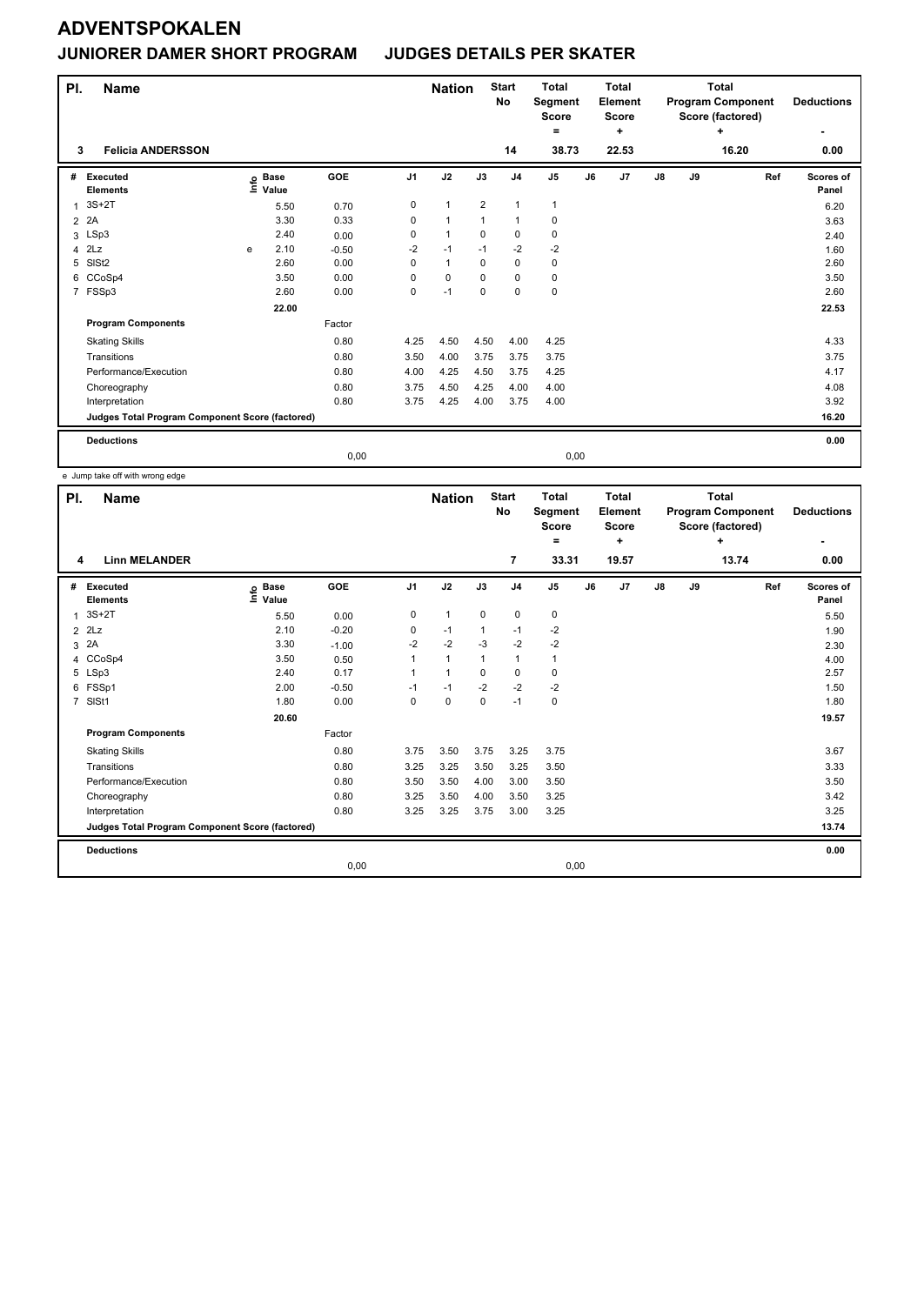### **JUNIORER DAMER SHORT PROGRAM JUDGES DETAILS PER SKATER**

| PI.            | <b>Name</b>                                     |                                  |                      |         | <b>Nation</b>  |                | <b>Start</b><br>No | <b>Total</b><br>Segment<br><b>Score</b><br>۰ |                | <b>Total</b><br><b>Element</b><br><b>Score</b><br>÷ |                |               | <b>Total</b><br><b>Program Component</b><br>Score (factored)<br>÷ | <b>Deductions</b> |                    |
|----------------|-------------------------------------------------|----------------------------------|----------------------|---------|----------------|----------------|--------------------|----------------------------------------------|----------------|-----------------------------------------------------|----------------|---------------|-------------------------------------------------------------------|-------------------|--------------------|
| 5              | <b>Malin PARADIS</b>                            |                                  |                      |         |                |                |                    | 12                                           | 32.59          |                                                     | 15.57          |               |                                                                   | 17.02             | 0.00               |
| #              | Executed<br><b>Elements</b>                     | $\mathop{\mathsf{Int}}\nolimits$ | <b>Base</b><br>Value | GOE     | J <sub>1</sub> | J2             | J3                 | J <sub>4</sub>                               | J <sub>5</sub> | J6                                                  | J <sub>7</sub> | $\mathsf{J}8$ | J9                                                                | Ref               | Scores of<br>Panel |
| 1              | 3Lo<<+COMBO                                     | <<                               | 1.80                 | $-0.90$ | -3             | $-3$           | $-3$               | $-3$                                         | $-3$           |                                                     |                |               |                                                                   |                   | 0.90               |
| $\overline{2}$ | 2A<                                             | $\prec$                          | 2.30                 | $-1.00$ | $-2$           | $-2$           | $-1$               | $-2$                                         | -2             |                                                     |                |               |                                                                   |                   | 1.30               |
|                | 3 LSp3                                          |                                  | 2.40                 | 0.67    | 1              | $\overline{2}$ | 1                  | $\overline{2}$                               | $\mathbf{1}$   |                                                     |                |               |                                                                   |                   | 3.07               |
| 4              | SISt1                                           |                                  | 1.80                 | 0.50    | $\mathbf{1}$   | $\mathbf{1}$   | 1                  | $\mathbf{1}$                                 | $\mathbf{1}$   |                                                     |                |               |                                                                   |                   | 2.30               |
| 5              | 2Lz                                             |                                  | 2.10                 | 0.00    | 0              | $\mathbf 0$    | $\mathbf 0$        | $\mathbf 0$                                  | $\pmb{0}$      |                                                     |                |               |                                                                   |                   | 2.10               |
|                | 6 FSSp3                                         |                                  | 2.60                 | $-0.20$ | $-1$           | $-1$           |                    | $\mathbf 0$                                  | $-1$           |                                                     |                |               |                                                                   |                   | 2.40               |
| $\overline{7}$ | CCoSp3                                          |                                  | 3.00                 | 0.50    | 1              | $\overline{2}$ | 1                  | $\mathbf{1}$                                 | $\mathbf{1}$   |                                                     |                |               |                                                                   |                   | 3.50               |
|                |                                                 |                                  | 16.00                |         |                |                |                    |                                              |                |                                                     |                |               |                                                                   |                   | 15.57              |
|                | <b>Program Components</b>                       |                                  |                      | Factor  |                |                |                    |                                              |                |                                                     |                |               |                                                                   |                   |                    |
|                | <b>Skating Skills</b>                           |                                  |                      | 0.80    | 3.75           | 4.50           | 4.25               | 4.25                                         | 4.25           |                                                     |                |               |                                                                   |                   | 4.25               |
|                | Transitions                                     |                                  |                      | 0.80    | 3.75           | 4.00           | 4.00               | 4.25                                         | 3.75           |                                                     |                |               |                                                                   |                   | 3.92               |
|                | Performance/Execution                           |                                  |                      | 0.80    | 4.00           | 4.50           | 4.50               | 4.75                                         | 4.25           |                                                     |                |               |                                                                   |                   | 4.42               |
|                | Choreography                                    |                                  |                      | 0.80    | 4.00           | 4.75           | 4.25               | 4.50                                         | 4.00           |                                                     |                |               |                                                                   |                   | 4.25               |
|                | Interpretation                                  |                                  |                      | 0.80    | 4.00           | 4.75           | 4.50               | 4.75                                         | 4.00           |                                                     |                |               |                                                                   |                   | 4.42               |
|                | Judges Total Program Component Score (factored) |                                  |                      |         |                |                |                    |                                              |                |                                                     |                |               |                                                                   |                   | 17.02              |
|                | <b>Deductions</b>                               |                                  |                      |         |                |                |                    |                                              |                |                                                     |                |               |                                                                   |                   | 0.00               |
|                |                                                 |                                  |                      | 0,00    |                |                |                    |                                              |                | 0,00                                                |                |               |                                                                   |                   |                    |

< Under-rotated jump << Downgraded jump

| PI.            | <b>Name</b>                                     |         |                      |                   |                | <b>Nation</b>  |             | <b>Start</b><br>No | <b>Total</b><br>Segment<br><b>Score</b><br>٠ |    | Total<br><b>Element</b><br><b>Score</b><br>٠ |               |    | <b>Total</b><br><b>Program Component</b><br>Score (factored)<br>٠ | <b>Deductions</b><br>۰ |
|----------------|-------------------------------------------------|---------|----------------------|-------------------|----------------|----------------|-------------|--------------------|----------------------------------------------|----|----------------------------------------------|---------------|----|-------------------------------------------------------------------|------------------------|
| 6              | <b>Nicole SVENSSON</b>                          |         |                      |                   |                |                |             | 3                  | 30.99                                        |    | 16.33                                        |               |    | 16.66                                                             | 2.00                   |
| #              | Executed<br><b>Elements</b>                     | lnfo    | <b>Base</b><br>Value | GOE               | J <sub>1</sub> | J2             | J3          | J <sub>4</sub>     | J <sub>5</sub>                               | J6 | J <sub>7</sub>                               | $\mathsf{J}8$ | J9 | Ref                                                               | Scores of<br>Panel     |
| 1              | $3S<+2T$                                        | $\,<$   | 4.20                 | $-1.40$           | $-2$           | $-3$           | $-2$        | $-2$               | $-2$                                         |    |                                              |               |    |                                                                   | 2.80                   |
| $\overline{2}$ | 2A<                                             | $\prec$ | 2.30                 | $-1.50$           | $-3$           | $-3$           | $-3$        | $-3$               | $-3$                                         |    |                                              |               |    |                                                                   | 0.80                   |
| 3              | FSSp4                                           |         | 3.00                 | 0.00              | 0              | $\pmb{0}$      | 0           | 0                  | $\mathbf{1}$                                 |    |                                              |               |    |                                                                   | 3.00                   |
| $\overline{4}$ | 2Lz                                             |         | 2.10                 | $-0.90$           | $-3$           | $-3$           | $-3$        | $-3$               | $-3$                                         |    |                                              |               |    |                                                                   | 1.20                   |
| 5              | CCoSp4                                          |         | 3.50                 | 0.50              | 0              | $\mathbf{1}$   |             | $\mathbf{1}$       | $\mathbf{1}$                                 |    |                                              |               |    |                                                                   | 4.00                   |
| 6              | SISt1                                           |         | 1.80                 | 0.50              | 1              | 1              |             | 1                  | 1                                            |    |                                              |               |    |                                                                   | 2.30                   |
|                | 7 LSp2                                          |         | 1.90                 | 0.33              | 0              | $\overline{1}$ | $\mathbf 0$ | $\mathbf{1}$       | $\mathbf{1}$                                 |    |                                              |               |    |                                                                   | 2.23                   |
|                |                                                 |         | 18.80                |                   |                |                |             |                    |                                              |    |                                              |               |    |                                                                   | 16.33                  |
|                | <b>Program Components</b>                       |         |                      | Factor            |                |                |             |                    |                                              |    |                                              |               |    |                                                                   |                        |
|                | <b>Skating Skills</b>                           |         |                      | 0.80              | 4.00           | 4.75           | 4.00        | 4.00               | 4.25                                         |    |                                              |               |    |                                                                   | 4.08                   |
|                | Transitions                                     |         |                      | 0.80              | 3.75           | 4.25           | 4.00        | 4.00               | 4.00                                         |    |                                              |               |    |                                                                   | 4.00                   |
|                | Performance/Execution                           |         |                      | 0.80              | 4.00           | 4.75           | 4.25        | 4.25               | 4.25                                         |    |                                              |               |    |                                                                   | 4.25                   |
|                | Choreography                                    |         |                      | 0.80              | 4.00           | 5.00           | 4.50        | 4.25               | 4.25                                         |    |                                              |               |    |                                                                   | 4.33                   |
|                | Interpretation                                  |         |                      | 0.80              | 4.00           | 4.50           | 4.75        | 4.00               | 4.00                                         |    |                                              |               |    |                                                                   | 4.17                   |
|                | Judges Total Program Component Score (factored) |         |                      |                   |                |                |             |                    |                                              |    |                                              |               |    |                                                                   | 16.66                  |
|                | <b>Deductions</b>                               |         |                      | $-2.00$<br>Falls: |                |                |             |                    |                                              |    |                                              |               |    |                                                                   | $-2.00$                |
|                |                                                 |         |                      | 0,00              |                |                |             |                    | 0,00                                         |    |                                              |               |    |                                                                   |                        |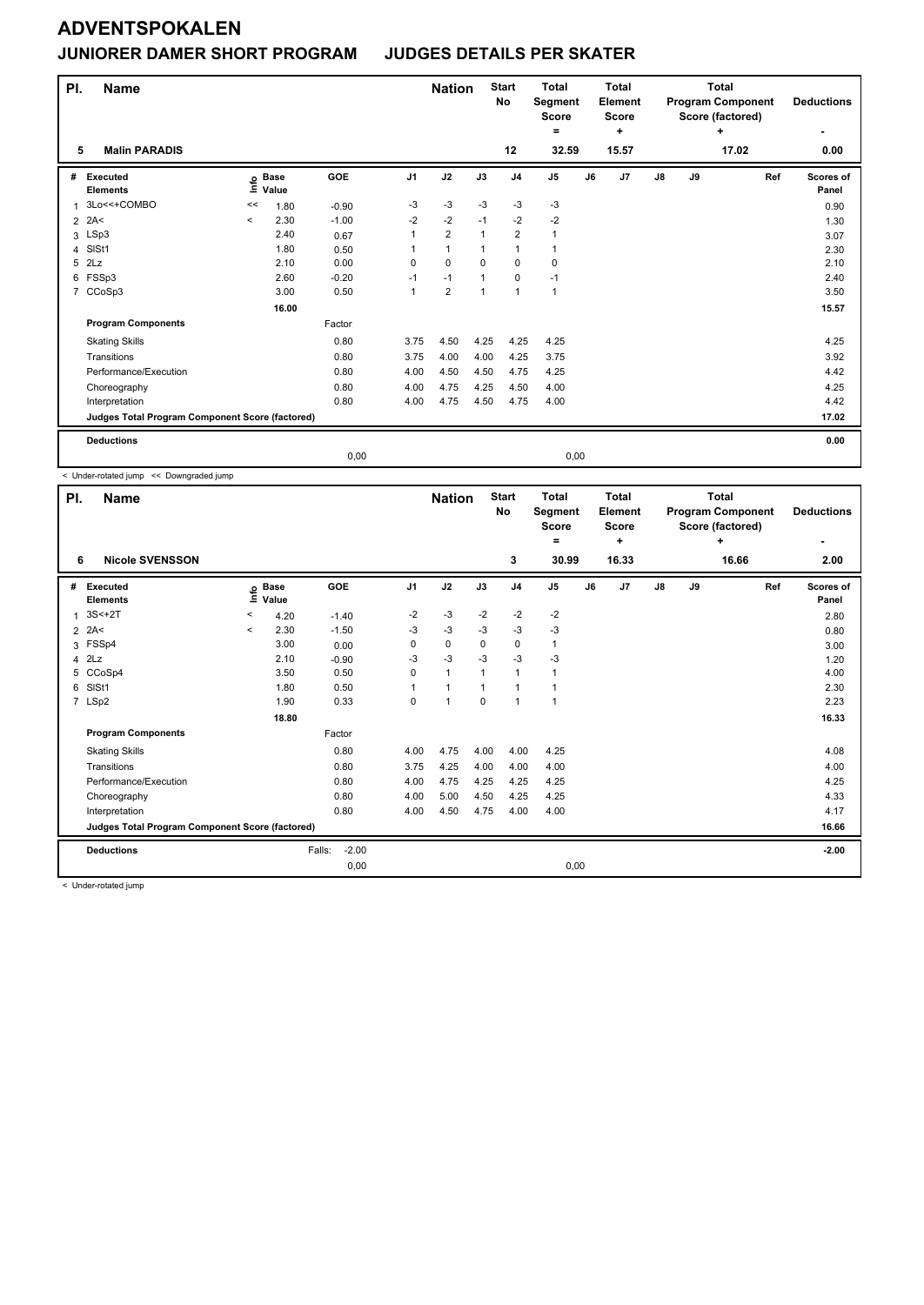### **JUNIORER DAMER SHORT PROGRAM JUDGES DETAILS PER SKATER**

| PI.<br><b>Name</b><br><b>Elina HAGBERG</b><br>7 |                                                 |         |                      |         |                | <b>Nation</b> |          | <b>Start</b><br>No | <b>Total</b><br>Segment<br>Score<br>۰ |      | <b>Total</b><br>Element<br><b>Score</b><br>÷ |               |    | <b>Total</b><br><b>Program Component</b><br>Score (factored)<br>÷ | <b>Deductions</b><br>٠ |
|-------------------------------------------------|-------------------------------------------------|---------|----------------------|---------|----------------|---------------|----------|--------------------|---------------------------------------|------|----------------------------------------------|---------------|----|-------------------------------------------------------------------|------------------------|
|                                                 |                                                 |         |                      |         |                |               |          | 13                 | 29.99                                 |      | 16.33                                        |               |    | 13.66                                                             | 0.00                   |
| #                                               | Executed<br><b>Elements</b>                     | Life    | <b>Base</b><br>Value | GOE     | J <sub>1</sub> | J2            | J3       | J <sub>4</sub>     | J <sub>5</sub>                        | J6   | J7                                           | $\mathsf{J}8$ | J9 | Ref                                                               | Scores of<br>Panel     |
| $\overline{1}$                                  | $3S<+2T$                                        | $\prec$ | 4.20                 | $-2.10$ | $-2$           | $-3$          | -3       | -3                 | $-3$                                  |      |                                              |               |    |                                                                   | 2.10                   |
| $\overline{2}$                                  | 2A                                              |         | 3.30                 | $-0.17$ | $-1$           | $\mathbf 0$   | 0        | $-1$               | 0                                     |      |                                              |               |    |                                                                   | 3.13                   |
| 3                                               | FSSp2                                           |         | 2.30                 | $-0.10$ | 0              | $-1$          | 0        | $\mathbf 0$        | $-1$                                  |      |                                              |               |    |                                                                   | 2.20                   |
| 4                                               | 2Lz                                             |         | 2.10                 | 0.00    | 0              | $\pmb{0}$     | 0        | $\mathbf 0$        | $\pmb{0}$                             |      |                                              |               |    |                                                                   | 2.10                   |
| 5                                               | CCoSp4                                          |         | 3.50                 | 0.00    | 0              | $-1$          | 0        | $\mathbf 0$        | 0                                     |      |                                              |               |    |                                                                   | 3.50                   |
| 6                                               | CiSt1                                           |         | 1.80                 | 0.00    | $\Omega$       | $\mathbf 0$   | $\Omega$ | $\mathbf 0$        | $\mathbf 0$                           |      |                                              |               |    |                                                                   | 1.80                   |
|                                                 | 7 LSp1                                          |         | 1.50                 | 0.00    | 0              | $\mathbf 0$   | $\Omega$ | $\mathbf 0$        | $\mathbf 0$                           |      |                                              |               |    |                                                                   | 1.50                   |
|                                                 |                                                 |         | 18.70                |         |                |               |          |                    |                                       |      |                                              |               |    |                                                                   | 16.33                  |
|                                                 | <b>Program Components</b>                       |         |                      | Factor  |                |               |          |                    |                                       |      |                                              |               |    |                                                                   |                        |
|                                                 | <b>Skating Skills</b>                           |         |                      | 0.80    | 3.50           | 3.50          | 3.25     | 3.50               | 3.75                                  |      |                                              |               |    |                                                                   | 3.50                   |
|                                                 | Transitions                                     |         |                      | 0.80    | 3.25           | 3.00          | 3.00     | 3.25               | 3.50                                  |      |                                              |               |    |                                                                   | 3.17                   |
|                                                 | Performance/Execution                           |         |                      | 0.80    | 3.50           | 3.75          | 3.50     | 3.50               | 3.75                                  |      |                                              |               |    |                                                                   | 3.58                   |
|                                                 | Choreography                                    |         |                      | 0.80    | 3.25           | 3.75          | 3.25     | 3.50               | 3.75                                  |      |                                              |               |    |                                                                   | 3.50                   |
|                                                 | Interpretation                                  |         |                      | 0.80    | 3.25           | 3.50          | 3.25     | 3.25               | 3.50                                  |      |                                              |               |    |                                                                   | 3.33                   |
|                                                 | Judges Total Program Component Score (factored) |         |                      |         |                |               |          |                    |                                       |      |                                              |               |    |                                                                   | 13.66                  |
|                                                 | <b>Deductions</b>                               |         |                      |         |                |               |          |                    |                                       |      |                                              |               |    |                                                                   | 0.00                   |
|                                                 |                                                 |         |                      | 0,00    |                |               |          |                    |                                       | 0,00 |                                              |               |    |                                                                   |                        |

| PI.            | Name                                            |                              |                   |                | <b>Nation</b> |      | <b>Start</b><br><b>No</b> | <b>Total</b><br>Segment<br><b>Score</b><br>٠ |    | <b>Total</b><br>Element<br><b>Score</b><br>٠ |               |    | <b>Total</b><br><b>Program Component</b><br>Score (factored)<br>٠ | <b>Deductions</b>         |
|----------------|-------------------------------------------------|------------------------------|-------------------|----------------|---------------|------|---------------------------|----------------------------------------------|----|----------------------------------------------|---------------|----|-------------------------------------------------------------------|---------------------------|
| 8              | Natasja REMSTEDT                                |                              |                   |                |               |      | 4                         | 29.87                                        |    | 15.47                                        |               |    | 15.40                                                             | 1.00                      |
| #              | <b>Executed</b><br><b>Elements</b>              | <b>Base</b><br>١nf٥<br>Value | GOE               | J <sub>1</sub> | J2            | J3   | J <sub>4</sub>            | J5                                           | J6 | J7                                           | $\mathsf{J}8$ | J9 | Ref                                                               | <b>Scores of</b><br>Panel |
| 1              | 2Lz                                             | 2.10                         | $-0.70$           | $-2$           | $-2$          | $-3$ | $-2$                      | $-3$                                         |    |                                              |               |    |                                                                   | 1.40                      |
|                | 2 3S+COMBO                                      | 4.20                         | $-2.10$           | $-3$           | $-3$          | $-3$ | $-3$                      | $-3$                                         |    |                                              |               |    |                                                                   | 2.10                      |
| 3              | FSSp2                                           | 2.30                         | $-0.30$           | 0              | $-2$          | $-1$ | $-1$                      | $-1$                                         |    |                                              |               |    |                                                                   | 2.00                      |
| 4              | SISt <sub>2</sub>                               | 2.60                         | 0.17              | 0              | $\mathbf{1}$  | 0    | $\mathbf 0$               | $\mathbf{1}$                                 |    |                                              |               |    |                                                                   | 2.77                      |
| 5              | 2A                                              | 3.30                         | $-0.50$           | $-1$           | $-1$          | $-2$ | $-1$                      | $-1$                                         |    |                                              |               |    |                                                                   | 2.80                      |
| 6              | LSp1                                            | 1.50                         | $-0.60$           | $-2$           | $-2$          | $-2$ | $-2$                      | $-2$                                         |    |                                              |               |    |                                                                   | 0.90                      |
| $\overline{7}$ | CCoSp4                                          | 3.50                         | 0.00              | 0              | $\mathbf 0$   | 0    | 0                         | $\mathbf{1}$                                 |    |                                              |               |    |                                                                   | 3.50                      |
|                |                                                 | 19.50                        |                   |                |               |      |                           |                                              |    |                                              |               |    |                                                                   | 15.47                     |
|                | <b>Program Components</b>                       |                              | Factor            |                |               |      |                           |                                              |    |                                              |               |    |                                                                   |                           |
|                | <b>Skating Skills</b>                           |                              | 0.80              | 4.00           | 4.00          | 4.00 | 4.50                      | 4.00                                         |    |                                              |               |    |                                                                   | 4.00                      |
|                | Transitions                                     |                              | 0.80              | 3.75           | 3.50          | 3.75 | 3.50                      | 3.75                                         |    |                                              |               |    |                                                                   | 3.67                      |
|                | Performance/Execution                           |                              | 0.80              | 4.00           | 3.75          | 4.00 | 3.75                      | 4.00                                         |    |                                              |               |    |                                                                   | 3.92                      |
|                | Choreography                                    |                              | 0.80              | 3.75           | 3.75          | 4.00 | 4.00                      | 3.75                                         |    |                                              |               |    |                                                                   | 3.83                      |
|                | Interpretation                                  |                              | 0.80              | 4.00           | 3.50          | 3.75 | 3.75                      | 4.25                                         |    |                                              |               |    |                                                                   | 3.83                      |
|                | Judges Total Program Component Score (factored) |                              |                   |                |               |      |                           |                                              |    |                                              |               |    |                                                                   | 15.40                     |
|                | <b>Deductions</b>                               |                              | $-1.00$<br>Falls: |                |               |      |                           |                                              |    |                                              |               |    |                                                                   | $-1.00$                   |
|                |                                                 |                              | 0,00              |                |               |      |                           | 0,00                                         |    |                                              |               |    |                                                                   |                           |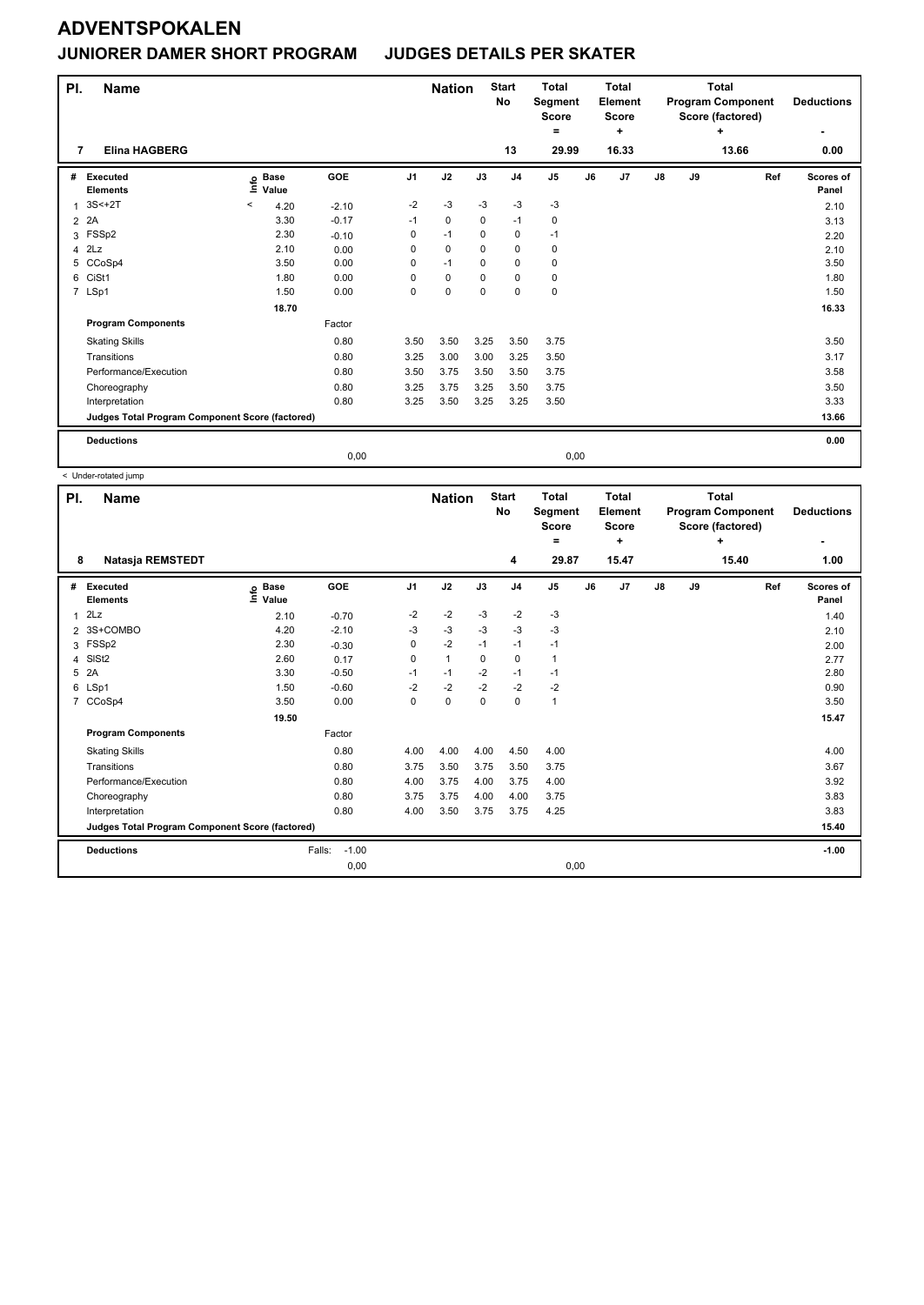### **ADVENTSPOKALEN JUNIORER DAMER SHORT PROGRAM JUDGES DETAILS PER SKATER**

| PI.<br>9       | <b>Name</b><br><b>Natalie BLOM</b>              |         |                                                    |                   |                | <b>Nation</b> |             | <b>Start</b><br>No<br>$\mathbf{2}$ | <b>Total</b><br>Segment<br><b>Score</b><br>$\equiv$<br>29.09 |    | <b>Total</b><br>Element<br><b>Score</b><br>÷<br>14.97 |    |    | <b>Total</b><br><b>Program Component</b><br>Score (factored)<br>÷<br>15.12 | <b>Deductions</b><br>1.00 |
|----------------|-------------------------------------------------|---------|----------------------------------------------------|-------------------|----------------|---------------|-------------|------------------------------------|--------------------------------------------------------------|----|-------------------------------------------------------|----|----|----------------------------------------------------------------------------|---------------------------|
| #              | <b>Executed</b><br><b>Elements</b>              |         | $\frac{e}{2}$ Base<br>$\frac{e}{2}$ Value<br>Value | GOE               | J <sub>1</sub> | J2            | J3          | J <sub>4</sub>                     | J <sub>5</sub>                                               | J6 | J <sub>7</sub>                                        | J8 | J9 | Ref                                                                        | Scores of<br>Panel        |
| 1              | 3S<+COMBO                                       | $\,<\,$ | 2.90                                               | $-2.10$           | -3             | $-3$          | $-3$        | $-3$                               | $-3$                                                         |    |                                                       |    |    |                                                                            | 0.80                      |
| $\overline{2}$ | 2A                                              |         | 3.30                                               | $-1.00$           | $-2$           | $-2$          | -3          | $-2$                               | $-2$                                                         |    |                                                       |    |    |                                                                            | 2.30                      |
|                | 3 CCoSp2                                        |         | 2.50                                               | 0.00              | $\Omega$       | $\mathbf{1}$  | $\Omega$    | $\mathbf 0$                        | 0                                                            |    |                                                       |    |    |                                                                            | 2.50                      |
| 4              | 2Lz                                             |         | 2.10                                               | 0.20              | $\Omega$       | $\mathbf{1}$  | 1           | $\Omega$                           | 1                                                            |    |                                                       |    |    |                                                                            | 2.30                      |
| 5              | FSSp3                                           |         | 2.60                                               | $-0.20$           | 0              | $-2$          | $\mathbf 0$ | $-1$                               | $-1$                                                         |    |                                                       |    |    |                                                                            | 2.40                      |
| 6              | CiSt <sub>2</sub>                               |         | 2.60                                               | 0.17              | $\Omega$       | 0             | 0           | $\mathbf{1}$                       | 1                                                            |    |                                                       |    |    |                                                                            | 2.77                      |
|                | 7 LSp2                                          |         | 1.90                                               | 0.00              | 0              | $\mathbf 0$   | $\Omega$    | $\mathbf 0$                        | 0                                                            |    |                                                       |    |    |                                                                            | 1.90                      |
|                |                                                 |         | 17.90                                              |                   |                |               |             |                                    |                                                              |    |                                                       |    |    |                                                                            | 14.97                     |
|                | <b>Program Components</b>                       |         |                                                    | Factor            |                |               |             |                                    |                                                              |    |                                                       |    |    |                                                                            |                           |
|                | <b>Skating Skills</b>                           |         |                                                    | 0.80              | 3.75           | 4.00          | 4.00        | 4.25                               | 4.00                                                         |    |                                                       |    |    |                                                                            | 4.00                      |
|                | Transitions                                     |         |                                                    | 0.80              | 3.50           | 3.75          | 3.50        | 4.00                               | 3.50                                                         |    |                                                       |    |    |                                                                            | 3.58                      |
|                | Performance/Execution                           |         |                                                    | 0.80              | 4.00           | 4.25          | 3.75        | 3.75                               | 3.75                                                         |    |                                                       |    |    |                                                                            | 3.83                      |
|                | Choreography                                    |         |                                                    | 0.80              | 3.75           | 4.00          | 3.75        | 4.00                               | 3.75                                                         |    |                                                       |    |    |                                                                            | 3.83                      |
|                | Interpretation                                  |         |                                                    | 0.80              | 3.75           | 4.00          | 3.50        | 3.75                               | 3.50                                                         |    |                                                       |    |    |                                                                            | 3.67                      |
|                | Judges Total Program Component Score (factored) |         |                                                    |                   |                |               |             |                                    |                                                              |    |                                                       |    |    |                                                                            | 15.12                     |
|                | <b>Deductions</b>                               |         |                                                    | $-1.00$<br>Falls: |                |               |             |                                    |                                                              |    |                                                       |    |    |                                                                            | $-1.00$                   |
|                |                                                 |         |                                                    | 0,00              |                |               |             |                                    | 0,00                                                         |    |                                                       |    |    |                                                                            |                           |

< Under-rotated jump

| PI.            | Name                                            |                              |                   |                | <b>Nation</b> |             | <b>Start</b><br>No | <b>Total</b><br>Segment<br><b>Score</b><br>۰ |    | <b>Total</b><br>Element<br><b>Score</b><br>٠ |    |    | <b>Total</b><br><b>Program Component</b><br>Score (factored)<br>÷ | <b>Deductions</b>  |
|----------------|-------------------------------------------------|------------------------------|-------------------|----------------|---------------|-------------|--------------------|----------------------------------------------|----|----------------------------------------------|----|----|-------------------------------------------------------------------|--------------------|
| 10             | Lina SKÖLDBERG                                  |                              |                   |                |               |             | 16                 | 27.80                                        |    | 15.80                                        |    |    | 14.00                                                             | 2.00               |
| #              | Executed<br><b>Elements</b>                     | <b>Base</b><br>١nf٥<br>Value | GOE               | J <sub>1</sub> | J2            | J3          | J <sub>4</sub>     | J <sub>5</sub>                               | J6 | J <sub>7</sub>                               | J8 | J9 | Ref                                                               | Scores of<br>Panel |
| 1              | 3S<+COMBO                                       | $\,<\,$<br>2.90              | $-2.10$           | $-3$           | $-3$          | $-3$        | $-3$               | $-3$                                         |    |                                              |    |    |                                                                   | 0.80               |
| $\overline{2}$ | 2A                                              | 3.30                         | 0.00              | 0              | $\mathbf 0$   | $\mathbf 0$ | $\mathbf 0$        | $\pmb{0}$                                    |    |                                              |    |    |                                                                   | 3.30               |
| 3              | FSSp3                                           | 2.60                         | $-0.10$           | 0              | $\mathbf 0$   | $-1$        | $\mathbf 0$        | $-1$                                         |    |                                              |    |    |                                                                   | 2.50               |
| 4              | SISt <sub>2</sub>                               | 2.60                         | 0.00              | 0              | $\mathbf 0$   | 0           | 0                  | $\mathbf{1}$                                 |    |                                              |    |    |                                                                   | 2.60               |
| 5              | CCoSp4                                          | 3.50                         | 0.00              | 0              | $\mathbf{1}$  | $\Omega$    | 0                  | 0                                            |    |                                              |    |    |                                                                   | 3.50               |
| 6              | 2Lz                                             | 2.10                         | $-0.90$           | -3             | $-3$          | $-3$        | $-3$               | $-3$                                         |    |                                              |    |    |                                                                   | 1.20               |
|                | 7 LSp2                                          | 1.90                         | 0.00              | $\Omega$       | $\mathbf 0$   | $\mathbf 0$ | $\mathbf 0$        | $-1$                                         |    |                                              |    |    |                                                                   | 1.90               |
|                |                                                 | 18.90                        |                   |                |               |             |                    |                                              |    |                                              |    |    |                                                                   | 15.80              |
|                | <b>Program Components</b>                       |                              | Factor            |                |               |             |                    |                                              |    |                                              |    |    |                                                                   |                    |
|                | <b>Skating Skills</b>                           |                              | 0.80              | 3.50           | 3.50          | 3.50        | 3.75               | 3.75                                         |    |                                              |    |    |                                                                   | 3.58               |
|                | Transitions                                     |                              | 0.80              | 3.00           | 3.25          | 3.25        | 3.50               | 3.50                                         |    |                                              |    |    |                                                                   | 3.33               |
|                | Performance/Execution                           |                              | 0.80              | 3.50           | 3.75          | 3.50        | 3.75               | 3.75                                         |    |                                              |    |    |                                                                   | 3.67               |
|                | Choreography                                    |                              | 0.80              | 3.25           | 3.50          | 3.50        | 3.50               | 3.50                                         |    |                                              |    |    |                                                                   | 3.50               |
|                | Interpretation                                  |                              | 0.80              | 3.50           | 3.25          | 3.25        | 3.50               | 3.50                                         |    |                                              |    |    |                                                                   | 3.42               |
|                | Judges Total Program Component Score (factored) |                              |                   |                |               |             |                    |                                              |    |                                              |    |    |                                                                   | 14.00              |
|                | <b>Deductions</b>                               |                              | $-2.00$<br>Falls: |                |               |             |                    |                                              |    |                                              |    |    |                                                                   | $-2.00$            |
|                |                                                 |                              | 0,00              |                |               |             |                    | 0,00                                         |    |                                              |    |    |                                                                   |                    |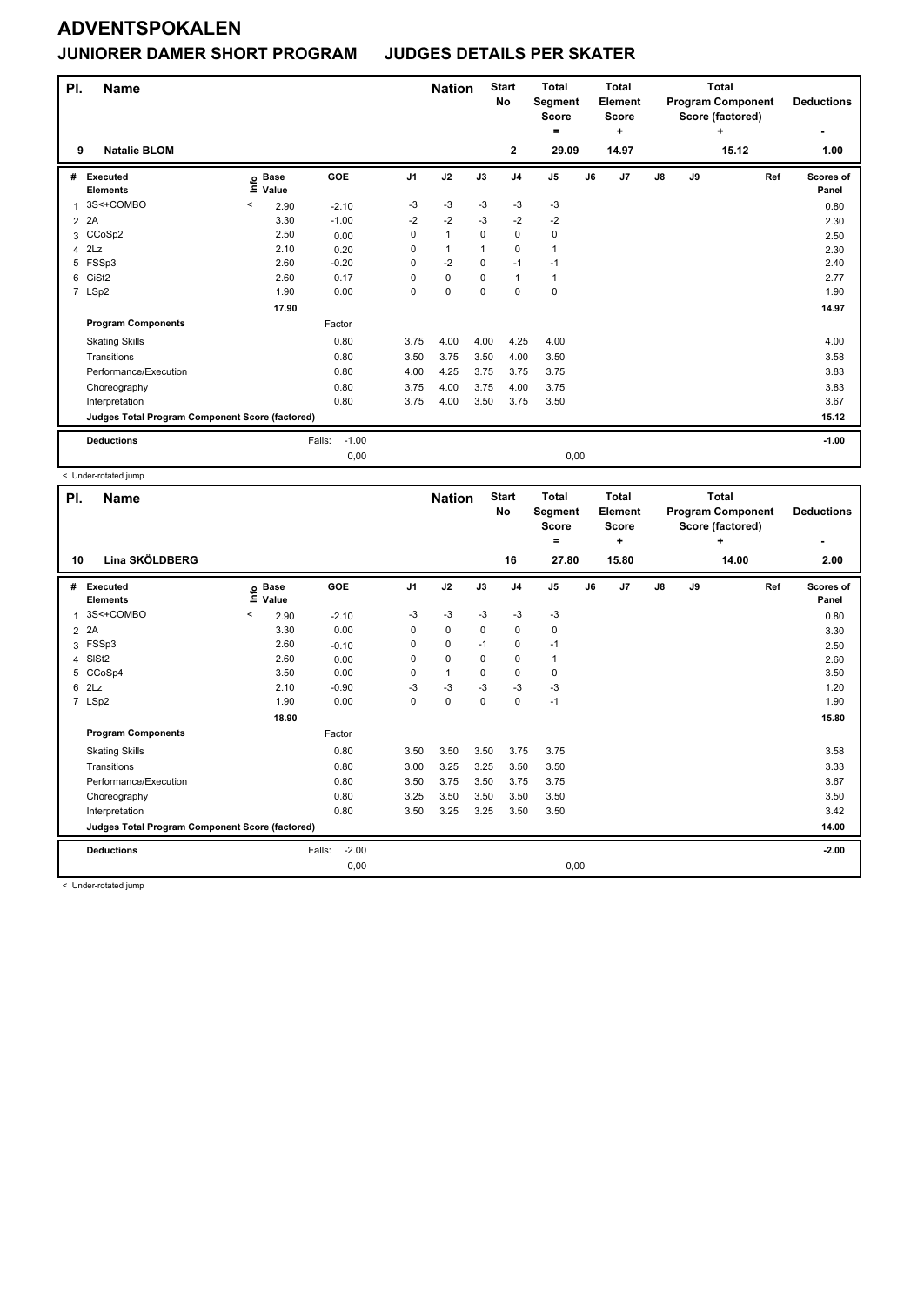#### **JUNIORER DAMER SHORT PROGRAM JUDGES DETAILS PER SKATER**

| PI.            | <b>Name</b>                                     |                                  |                      |            |                | <b>Nation</b> |             | <b>Start</b><br>No | <b>Total</b><br>Segment<br><b>Score</b><br>۰ |      | <b>Total</b><br>Element<br><b>Score</b><br>÷ |               |    | <b>Total</b><br><b>Program Component</b><br>Score (factored)<br>÷ | <b>Deductions</b>         |
|----------------|-------------------------------------------------|----------------------------------|----------------------|------------|----------------|---------------|-------------|--------------------|----------------------------------------------|------|----------------------------------------------|---------------|----|-------------------------------------------------------------------|---------------------------|
| 11             | <b>Olivia JENGARD</b>                           |                                  |                      |            |                |               |             | 8                  | 27.46                                        |      | 13.40                                        |               |    | 14.06                                                             | 0.00                      |
| #              | Executed<br><b>Elements</b>                     | $\mathop{\mathsf{Int}}\nolimits$ | <b>Base</b><br>Value | <b>GOE</b> | J <sub>1</sub> | J2            | J3          | J <sub>4</sub>     | J <sub>5</sub>                               | J6   | J7                                           | $\mathsf{J}8$ | J9 | Ref                                                               | <b>Scores of</b><br>Panel |
| 1              | 2A<                                             | $\,<$                            | 2.30                 | $-1.50$    | $-3$           | $-3$          | $-3$        | $-3$               | $-3$                                         |      |                                              |               |    |                                                                   | 0.80                      |
| 2              | 3S<<+COMBO                                      | <<                               | 1.30                 | $-0.60$    | -3             | $-3$          | $-3$        | $-3$               | $-3$                                         |      |                                              |               |    |                                                                   | 0.70                      |
|                | 3 LSp2                                          |                                  | 1.90                 | 0.00       | 0              | $\mathbf 0$   | $\mathbf 0$ | $\mathbf 0$        | 0                                            |      |                                              |               |    |                                                                   | 1.90                      |
| 4              | 2Lz                                             | e                                | 2.10                 | $-0.60$    | $-2$           | $-2$          | $-1$        | $-2$               | $-3$                                         |      |                                              |               |    |                                                                   | 1.50                      |
| 5              | CCoSp4                                          |                                  | 3.50                 | 0.00       | 0              | $\mathbf 0$   |             | $\mathbf 0$        | 0                                            |      |                                              |               |    |                                                                   | 3.50                      |
| 6              | FSSp3                                           |                                  | 2.60                 | $-0.20$    | 0              | $-2$          | $\mathbf 0$ | $\mathbf 0$        | $-2$                                         |      |                                              |               |    |                                                                   | 2.40                      |
| $\overline{7}$ | SISt <sub>2</sub>                               |                                  | 2.60                 | 0.00       | 0              | $\pmb{0}$     | $\mathbf 0$ | $\mathbf 0$        | $\pmb{0}$                                    |      |                                              |               |    |                                                                   | 2.60                      |
|                |                                                 |                                  | 16.30                |            |                |               |             |                    |                                              |      |                                              |               |    |                                                                   | 13.40                     |
|                | <b>Program Components</b>                       |                                  |                      | Factor     |                |               |             |                    |                                              |      |                                              |               |    |                                                                   |                           |
|                | <b>Skating Skills</b>                           |                                  |                      | 0.80       | 3.50           | 3.25          | 4.00        | 3.75               | 3.50                                         |      |                                              |               |    |                                                                   | 3.58                      |
|                | Transitions                                     |                                  |                      | 0.80       | 3.25           | 3.00          | 3.75        | 3.25               | 3.50                                         |      |                                              |               |    |                                                                   | 3.33                      |
|                | Performance/Execution                           |                                  |                      | 0.80       | 3.75           | 3.50          | 4.00        | 3.50               | 3.75                                         |      |                                              |               |    |                                                                   | 3.67                      |
|                | Choreography                                    |                                  |                      | 0.80       | 3.50           | 3.50          | 3.75        | 3.50               | 3.50                                         |      |                                              |               |    |                                                                   | 3.50                      |
|                | Interpretation                                  |                                  |                      | 0.80       | 3.75           | 3.25          | 4.00        | 3.25               | 3.50                                         |      |                                              |               |    |                                                                   | 3.50                      |
|                | Judges Total Program Component Score (factored) |                                  |                      |            |                |               |             |                    |                                              |      |                                              |               |    |                                                                   | 14.06                     |
|                | <b>Deductions</b>                               |                                  |                      |            |                |               |             |                    |                                              |      |                                              |               |    |                                                                   | 0.00                      |
|                |                                                 |                                  |                      | 0,00       |                |               |             |                    |                                              | 0,00 |                                              |               |    |                                                                   |                           |

< Under-rotated jump << Downgraded jump e Jump take off with wrong edge

| PI.            | <b>Name</b>                                     |      |                      |         | <b>Nation</b>  |             | <b>Start</b><br><b>No</b> | <b>Total</b><br>Segment<br><b>Score</b><br>= |             | <b>Total</b><br>Element<br><b>Score</b><br>٠ |                |               | <b>Total</b><br><b>Program Component</b><br>Score (factored)<br>÷ | <b>Deductions</b> |                    |
|----------------|-------------------------------------------------|------|----------------------|---------|----------------|-------------|---------------------------|----------------------------------------------|-------------|----------------------------------------------|----------------|---------------|-------------------------------------------------------------------|-------------------|--------------------|
| 12             | <b>Hedda JOHANSSON</b>                          |      |                      |         |                |             |                           | 5                                            | 26.32       |                                              | 12.40          |               |                                                                   | 13.92             | 0.00               |
| #              | Executed<br><b>Elements</b>                     | ١nfo | <b>Base</b><br>Value | GOE     | J <sub>1</sub> | J2          | J3                        | J <sub>4</sub>                               | J5          | J6                                           | J <sub>7</sub> | $\mathsf{J}8$ | J9                                                                | Ref               | Scores of<br>Panel |
| $\overline{1}$ | 2Lz                                             |      | 2.10                 | $-0.10$ | 0              | $-1$        | 0                         | 0                                            | $-1$        |                                              |                |               |                                                                   |                   | 2.00               |
| $\overline{2}$ | 2A<<                                            | <<   | 1.10                 | $-0.60$ | -3             | $-3$        | -3                        | -3                                           | $-3$        |                                              |                |               |                                                                   |                   | 0.50               |
| 3              | CCoSp3                                          |      | 3.00                 | 0.00    | 0              | $\mathbf 0$ | 0                         | $\pmb{0}$                                    | $\pmb{0}$   |                                              |                |               |                                                                   |                   | 3.00               |
| 4              | 3Lo<<+COMBO                                     | <<   | 1.80                 | $-0.90$ | $-3$           | $-3$        | $-3$                      | $-3$                                         | $-3$        |                                              |                |               |                                                                   |                   | 0.90               |
| 5              | FSSp2                                           |      | 2.30                 | $-0.50$ | $-1$           | $-2$        | $-3$                      | $-1$                                         | $-2$        |                                              |                |               |                                                                   |                   | 1.80               |
| 6              | SISt1                                           |      | 1.80                 | 0.00    | 0              | $-1$        | 0                         | $\mathbf 0$                                  | $\pmb{0}$   |                                              |                |               |                                                                   |                   | 1.80               |
|                | 7 LSp3                                          |      | 2.40                 | 0.00    | 0              | $\mathbf 0$ | $\Omega$                  | $-1$                                         | $\mathbf 0$ |                                              |                |               |                                                                   |                   | 2.40               |
|                |                                                 |      | 14.50                |         |                |             |                           |                                              |             |                                              |                |               |                                                                   |                   | 12.40              |
|                | <b>Program Components</b>                       |      |                      | Factor  |                |             |                           |                                              |             |                                              |                |               |                                                                   |                   |                    |
|                | <b>Skating Skills</b>                           |      |                      | 0.80    | 3.50           | 3.50        | 3.50                      | 3.75                                         | 3.50        |                                              |                |               |                                                                   |                   | 3.50               |
|                | Transitions                                     |      |                      | 0.80    | 3.50           | 3.25        | 3.25                      | 3.50                                         | 3.25        |                                              |                |               |                                                                   |                   | 3.33               |
|                | Performance/Execution                           |      |                      | 0.80    | 3.75           | 3.50        | 3.25                      | 3.75                                         | 3.50        |                                              |                |               |                                                                   |                   | 3.58               |
|                | Choreography                                    |      |                      | 0.80    | 3.50           | 3.75        | 3.50                      | 3.75                                         | 3.25        |                                              |                |               |                                                                   |                   | 3.58               |
|                | Interpretation                                  |      |                      | 0.80    | 3.50           | 3.50        | 3.25                      | 3.50                                         | 3.25        |                                              |                |               |                                                                   |                   | 3.42               |
|                | Judges Total Program Component Score (factored) |      |                      |         |                |             |                           |                                              |             |                                              |                |               |                                                                   |                   | 13.92              |
|                | <b>Deductions</b>                               |      |                      |         |                |             |                           |                                              |             |                                              |                |               |                                                                   |                   | 0.00               |
|                |                                                 |      |                      | 0,00    |                |             |                           |                                              | 0,00        |                                              |                |               |                                                                   |                   |                    |

<< Downgraded jump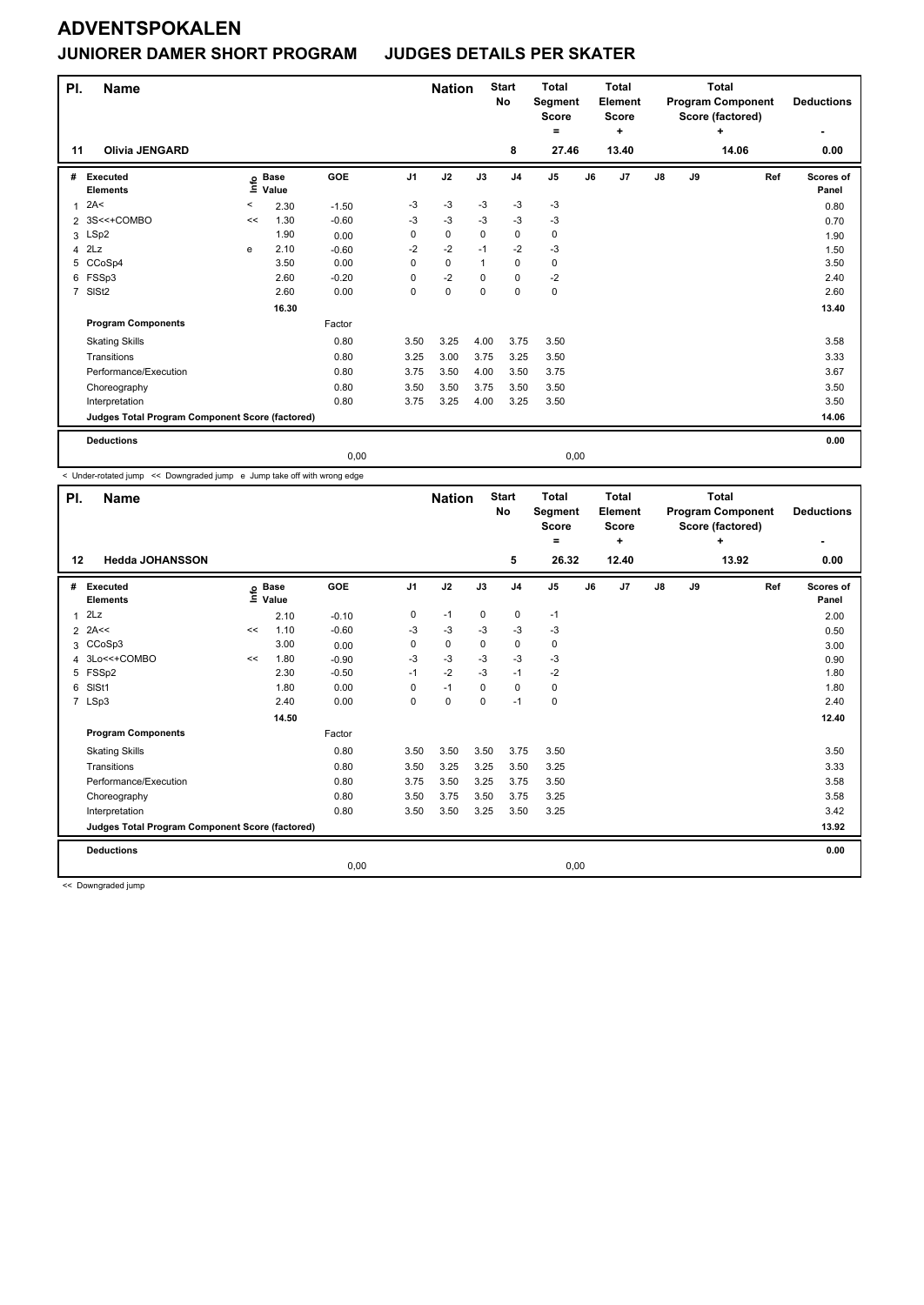### **JUNIORER DAMER SHORT PROGRAM JUDGES DETAILS PER SKATER**

| PI.                                             | <b>Name</b>                 |                            |       |                   |                | <b>Nation</b>            |                | <b>Start</b><br><b>No</b> | <b>Total</b><br>Segment<br><b>Score</b><br>Ξ. |    | <b>Total</b><br>Element<br><b>Score</b><br>÷ |               |       | <b>Total</b><br><b>Program Component</b><br>Score (factored)<br>÷ | <b>Deductions</b>  |
|-------------------------------------------------|-----------------------------|----------------------------|-------|-------------------|----------------|--------------------------|----------------|---------------------------|-----------------------------------------------|----|----------------------------------------------|---------------|-------|-------------------------------------------------------------------|--------------------|
| 13                                              | Melanie KAJANNE-KÄLLSTRÖM   |                            |       |                   | 10             | 26.28                    |                | 11.84                     |                                               |    | 15.44                                        | 1.00          |       |                                                                   |                    |
| #                                               | Executed<br><b>Elements</b> | e Base<br>E Value<br>Value |       | <b>GOE</b>        | J <sub>1</sub> | J2                       | J3             | J <sub>4</sub>            | J <sub>5</sub>                                | J6 | J <sub>7</sub>                               | $\mathsf{J}8$ | J9    | Ref                                                               | Scores of<br>Panel |
| $\mathbf 1$                                     | FSSp3                       |                            | 2.60  | 0.17              | 0              | $\pmb{0}$                | $\mathbf{1}$   | $\pmb{0}$                 | 1                                             |    |                                              |               |       |                                                                   | 2.77               |
| 2                                               | 2A<<                        | <<                         | 1.10  | $-0.60$           | $-3$           | $-3$                     | $-3$           | $-3$                      | $-3$                                          |    |                                              |               |       |                                                                   | 0.50               |
| 3                                               | 3Lo<<+COMBO                 | <<                         | 1.80  | $-0.90$           | $-3$           | $-3$                     | $-3$           | $-3$                      | $-3$                                          |    |                                              |               |       |                                                                   | 0.90               |
| 4                                               | $CoSp*$                     | $\star$                    | 0.00  | 0.00              | ٠              | $\overline{\phantom{a}}$ |                | $\overline{\phantom{a}}$  |                                               |    |                                              |               |       |                                                                   | 0.00               |
| 5                                               | 2Lz                         |                            | 2.10  | $-0.10$           | 0              | $-2$                     | $-1$           | $\mathbf 0$               | $\mathbf 0$                                   |    |                                              |               |       |                                                                   | 2.00               |
|                                                 | 6 LSp3                      |                            | 2.40  | 0.17              | $\Omega$       | $\mathbf 0$              | $\Omega$       | $\mathbf{1}$              | 1                                             |    |                                              |               |       |                                                                   | 2.57               |
| $\overline{7}$                                  | SISt <sub>2</sub>           |                            | 2.60  | 0.50              | 0              | $\overline{1}$           | $\overline{2}$ | $\mathbf{1}$              | 1                                             |    |                                              |               |       |                                                                   | 3.10               |
|                                                 |                             |                            | 12.60 |                   |                |                          |                |                           |                                               |    |                                              |               |       |                                                                   | 11.84              |
|                                                 | <b>Program Components</b>   |                            |       | Factor            |                |                          |                |                           |                                               |    |                                              |               |       |                                                                   |                    |
|                                                 | <b>Skating Skills</b>       |                            |       | 0.80              | 3.75           | 3.50                     | 4.00           | 4.25                      | 3.75                                          |    |                                              |               |       |                                                                   | 3.83               |
|                                                 | Transitions                 |                            |       | 0.80              | 3.50           | 3.25                     | 3.75           | 4.00                      | 3.50                                          |    |                                              |               |       |                                                                   | 3.58               |
|                                                 | Performance/Execution       |                            |       | 0.80              | 4.00           | 3.50                     | 3.75           | 4.25                      | 3.75                                          |    |                                              |               |       |                                                                   | 3.83               |
|                                                 | Choreography                |                            |       | 0.80              | 3.75           | 3.75                     | 4.25           | 4.50                      | 4.00                                          |    |                                              |               |       |                                                                   | 4.00               |
|                                                 | Interpretation              |                            |       | 0.80              | 4.00           | 3.25                     | 4.25           | 4.50                      | 4.00                                          |    |                                              |               |       |                                                                   | 4.08               |
| Judges Total Program Component Score (factored) |                             |                            |       |                   |                |                          |                |                           |                                               |    |                                              |               | 15.44 |                                                                   |                    |
|                                                 | <b>Deductions</b>           |                            |       | Falls:<br>$-1.00$ |                |                          |                |                           |                                               |    |                                              |               |       |                                                                   | $-1.00$            |
|                                                 |                             |                            |       | 0,00              |                |                          |                |                           | 0,00                                          |    |                                              |               |       |                                                                   |                    |

<< Downgraded jump \* Invalid element

| PI.            | <b>Name</b>                                     |      |                      | <b>Start</b><br><b>Nation</b><br>No |                | <b>Total</b><br>Segment<br><b>Score</b><br>٠ |              | <b>Total</b><br>Element<br><b>Score</b><br>٠ |                | <b>Total</b><br><b>Program Component</b><br>Score (factored) | <b>Deductions</b><br>٠ |               |    |            |                    |
|----------------|-------------------------------------------------|------|----------------------|-------------------------------------|----------------|----------------------------------------------|--------------|----------------------------------------------|----------------|--------------------------------------------------------------|------------------------|---------------|----|------------|--------------------|
| 14             | <b>Linnea BOHWALLI</b>                          |      |                      |                                     |                |                                              |              | 11                                           | 26.26          |                                                              | 12.90                  |               |    | ٠<br>13.36 | 0.00               |
| #              | Executed<br><b>Elements</b>                     | ١nfo | <b>Base</b><br>Value | GOE                                 | J <sub>1</sub> | J2                                           | J3           | J <sub>4</sub>                               | J <sub>5</sub> | J6                                                           | J7                     | $\mathsf{J}8$ | J9 | Ref        | Scores of<br>Panel |
| $\mathbf{1}$   | 2A                                              |      | 3.30                 | 0.00                                | 0              | 0                                            | $\mathbf{1}$ | 0                                            | 0              |                                                              |                        |               |    |            | 3.30               |
|                | 2 3S<<+COMBO                                    | <<   | 1.30                 | $-0.60$                             | -3             | $-3$                                         | -3           | -3                                           | $-3$           |                                                              |                        |               |    |            | 0.70               |
|                | 3 FSSp3                                         |      | 2.60                 | $-0.30$                             | 0              | $-1$                                         | $-1$         | $-1$                                         | $-2$           |                                                              |                        |               |    |            | 2.30               |
| $\overline{4}$ | 1Lz                                             |      | 0.60                 | $-0.30$                             | -3             | $-3$                                         | -3           | $-3$                                         | $-3$           |                                                              |                        |               |    |            | 0.30               |
| 5              | LSp2                                            |      | 1.90                 | 0.00                                | 0              | $\mathbf 0$                                  | $\Omega$     | $\pmb{0}$                                    | 0              |                                                              |                        |               |    |            | 1.90               |
| 6              | SISt <sub>2</sub>                               |      | 2.60                 | 0.00                                | 0              | $\mathbf 0$                                  | $\Omega$     | $\mathbf 0$                                  | $\pmb{0}$      |                                                              |                        |               |    |            | 2.60               |
|                | 7 CCoSp1                                        |      | 2.00                 | $-0.20$                             | 0              | $-1$                                         | $\mathbf 0$  | $-1$                                         | $-1$           |                                                              |                        |               |    |            | 1.80               |
|                |                                                 |      | 14.30                |                                     |                |                                              |              |                                              |                |                                                              |                        |               |    |            | 12.90              |
|                | <b>Program Components</b>                       |      |                      | Factor                              |                |                                              |              |                                              |                |                                                              |                        |               |    |            |                    |
|                | <b>Skating Skills</b>                           |      |                      | 0.80                                | 3.25           | 3.25                                         | 3.75         | 3.75                                         | 3.50           |                                                              |                        |               |    |            | 3.50               |
|                | Transitions                                     |      |                      | 0.80                                | 2.75           | 3.00                                         | 3.25         | 3.25                                         | 3.25           |                                                              |                        |               |    |            | 3.17               |
|                | Performance/Execution                           |      |                      | 0.80                                | 3.25           | 3.25                                         | 3.75         | 3.50                                         | 3.50           |                                                              |                        |               |    |            | 3.42               |
|                | Choreography                                    |      |                      | 0.80                                | 2.75           | 3.50                                         | 3.50         | 3.50                                         | 3.25           |                                                              |                        |               |    |            | 3.42               |
|                | Interpretation                                  |      |                      | 0.80                                | 3.00           | 3.00                                         | 3.50         | 3.25                                         | 3.25           |                                                              |                        |               |    |            | 3.17               |
|                | Judges Total Program Component Score (factored) |      |                      |                                     |                |                                              |              |                                              |                |                                                              |                        | 13.36         |    |            |                    |
|                | <b>Deductions</b>                               |      |                      |                                     |                |                                              |              |                                              |                |                                                              |                        |               |    |            | 0.00               |
|                |                                                 |      |                      | 0,00                                |                |                                              |              |                                              | 0,00           |                                                              |                        |               |    |            |                    |

<< Downgraded jump